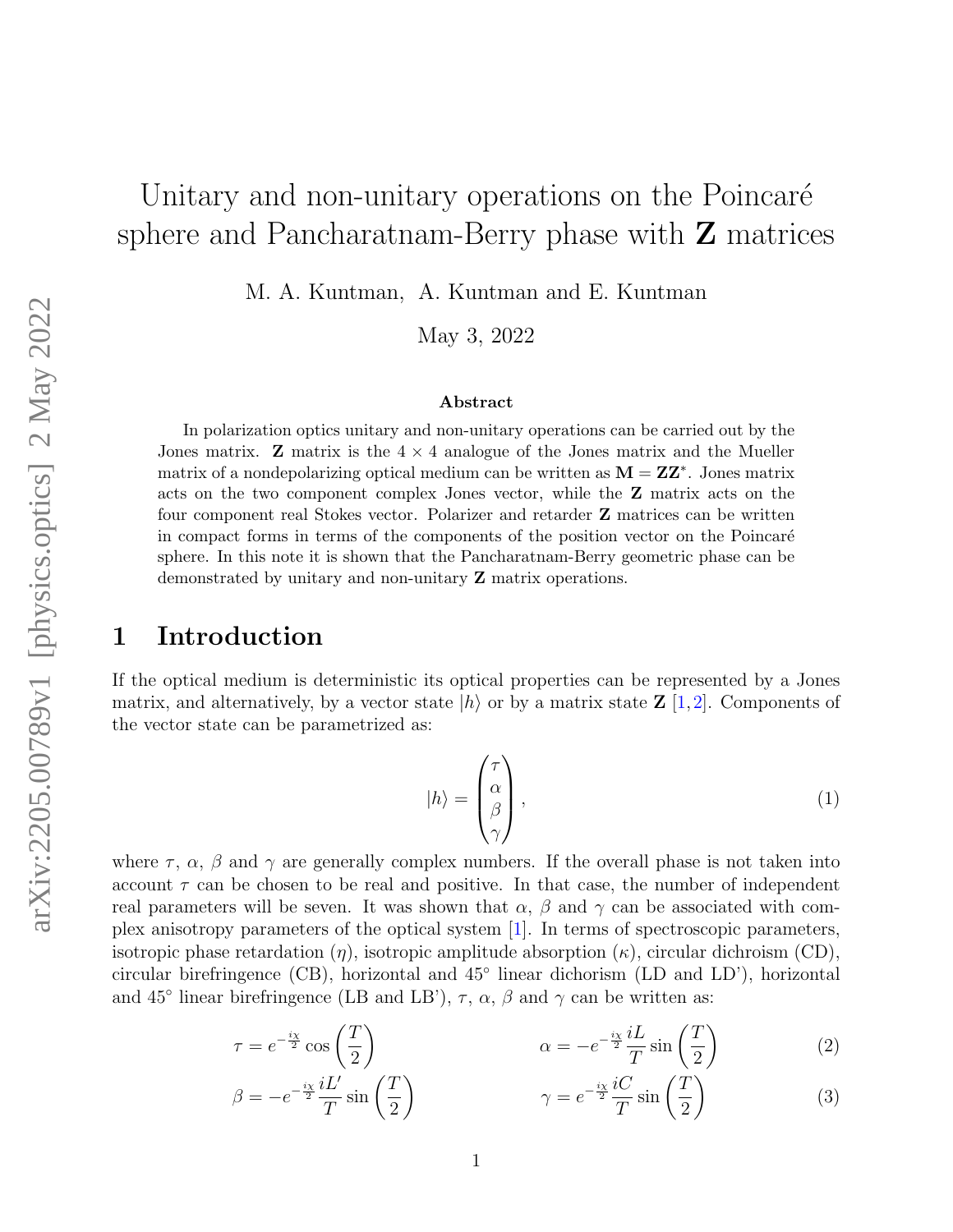where  $\chi = \eta - i\kappa$ ,  $L = LB - iLD$ ,  $L' = LB' - iLD'$ ,  $C = CB - iCD$ ,  $T =$ √  $L^2 + L^2 + C^2$ .

 $|h\rangle$  vector is the generator of the nondepolarizing Mueller matrix, and **Z** is the matrix form of  $|h\rangle$ :

$$
\mathbf{Z} = \begin{pmatrix} \tau & \alpha & \beta & \gamma \\ \alpha & \tau & -i\gamma & i\beta \\ \beta & i\gamma & \tau & -i\alpha \\ \gamma & -i\beta & i\alpha & \tau \end{pmatrix} . \tag{4}
$$

In terms of Z matrices Mueller matrix of a deterministic optical system can be written as

$$
\mathbf{M} = \mathbf{Z}\mathbf{Z}^* = \mathbf{Z}^*\mathbf{Z}.\tag{5}
$$

**Z** matrix is a  $4 \times 4$  analogue of the Jones matrix, **J** [\[3\]](#page-6-2):

$$
\mathbf{J} = \begin{pmatrix} \tau + \alpha & \beta - i\gamma \\ \beta + i\gamma & \tau - \alpha \end{pmatrix} . \tag{6}
$$

Jones matrix transforms two component Jones vector,  $|E\rangle$ , into Jones vector,  $|E'\rangle$ , and Mueller matrix transforms four component Stokes vector,  $|s\rangle$ , into Stokes vector,  $|s'\rangle$ :

$$
|E'\rangle = \mathbf{J}|E\rangle; \quad |s'\rangle = \mathbf{M}|s\rangle,\tag{7}
$$

where  $|s\rangle = (s_0, s_1, s_2, s_3)^T$ ,  $|s'\rangle = (s'_0, s'_1, s'_2, s'_3)^T$   $(s_i \text{ and } s'_i \text{ are real numbers}).$ 

**Z** matrix transforms the Stokes vector of completely polarized light,  $|s\rangle$ , into  $|\tilde{s}\rangle$  vector:

$$
|\tilde{s}\rangle = \mathbf{Z}|s\rangle,\tag{8}
$$

where  $|\tilde{s}\rangle = (\tilde{s}_0, \tilde{s}_1, \tilde{s}_2, \tilde{s}_3)^T$  and  $\tilde{s}_0, \tilde{s}_1, \tilde{s}_2$  and  $\tilde{s}_3$  are, in general, complex numbers. It can be shown that, just like the Jones matrix, the **Z** matrix and hence the  $|\tilde{s}\rangle$  vector bears the total phase introduced by the optical system [\[3\]](#page-6-2):

$$
\langle E|E'\rangle = \langle E|\mathbf{J}|E\rangle = \frac{1}{2}\langle s|\mathbf{Z}|s\rangle = \frac{1}{2}\langle s|\tilde{s}\rangle.
$$
 (9)

### 2 Polarization in spherical coordinates

The normalized Jones vector,  $|E\rangle$ , of elliptically polarized light with azimuth  $\theta$  and ellipticity  $\phi$  is given by

<span id="page-1-0"></span>
$$
|E\rangle = e^{i\chi} \begin{pmatrix} \cos\theta\cos\phi - i\sin\theta\sin\phi \\ \sin\theta\cos\phi + i\cos\theta\sin\phi \end{pmatrix},
$$
 (10)

where  $e^{\chi}$  is the overall phase.

Polarization state of completely polarized light can be represented as a point on the Poincaré sphere with longitute  $2\theta$  and latitude  $2\phi$ . Points on the equator ( $\phi = 0$ ) represent linear polarization. Points on the upper (lower) hemisphere correspond to right (left) handed elliptical polarization. The north and south pole of the sphere represent the right-handed and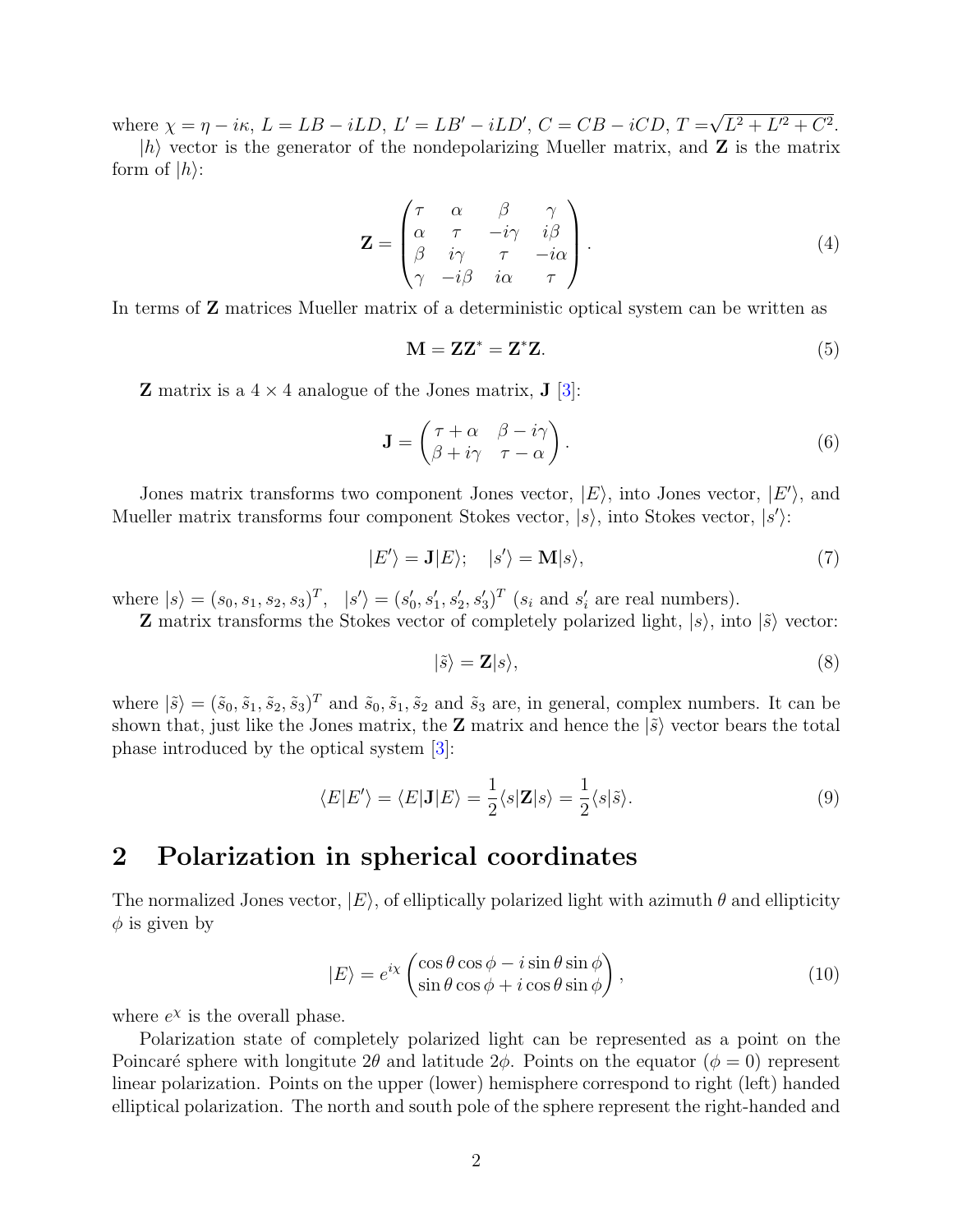left-handed circular polarization. Diametrically opposite points represent pairs of orthogonal polarization.

The Stokes vector,  $|s\rangle$ , corresponding to the Jones vector given by Eq. [\(10\)](#page-1-0) can be written as

$$
|s\rangle = \begin{pmatrix} s_0 \\ s_1 \\ s_2 \\ s_3 \end{pmatrix} = \begin{pmatrix} 1 \\ \cos 2\theta \cos 2\phi \\ \sin 2\theta \cos 2\phi \\ \sin 2\phi \end{pmatrix},
$$
(11)

where  $s_0, s_1, s_2$  and  $s_3$  are normalized Stokes parameters of complete polarization. The stokes vector is directly related with the position vector  $\vec{r}$  on the Poincare sphere:

<span id="page-2-0"></span>
$$
\overrightarrow{r} = \begin{pmatrix} s_1 \\ s_2 \\ s_3 \end{pmatrix} = \begin{pmatrix} \cos 2\theta \cos 2\phi \\ \sin 2\theta \cos 2\phi \\ \sin 2\phi \end{pmatrix} . \tag{12}
$$

## 3 Hermitian and unitary operations on the Poincaré sphere by Z matrices

If  $\tau, \alpha, \beta$  and  $\gamma$  are real, vector state  $|h\rangle$  corresponds to a general diattenuator. If  $\tau = 1$ ,  $\alpha =$  $\cos 2\theta \cos 2\phi$ ,  $\beta = \sin 2\theta \cos 2\phi$  and  $\gamma = \sin 2\phi$ ,  $|h\rangle$  generates a pure polarizer Mueller matrix that projects any input polarization state onto a polarization state on the Poincare sphere defined by the angles  $2\theta$  and  $2\phi$ :

$$
|h\rangle_P = \begin{pmatrix} \tau \\ \alpha \\ \beta \\ \gamma \end{pmatrix} = \begin{pmatrix} 1 \\ \cos 2\theta \cos 2\phi \\ \sin 2\theta \cos 2\phi \\ \sin 2\phi \end{pmatrix}.
$$
 (13)

The Mueller that is generated by  $|h\rangle_P$  can be written as an outer product of  $|h\rangle_P$  with itself

$$
\mathbf{M}_P = |h\rangle_p \langle h|_p \tag{14}
$$

By using this property it can be easily shown that  $M_P$  is a projection operator:

$$
\mathbf{M}_P|s\rangle = \langle h|_P|s\rangle |h\rangle_P \tag{15}
$$

 $|h\rangle_P$  corresponds to the Hermitian  $\mathbf{Z}_P$  matrix:

$$
\mathbf{Z}_{P} = \begin{pmatrix} 1 & \cos 2\theta \cos 2\phi & \sin 2\theta \cos 2\phi & \sin 2\phi \\ \cos 2\theta \cos 2\phi & 1 & -i \sin 2\phi & i \sin 2\theta \cos 2\phi \\ \sin 2\theta \cos 2\phi & i \sin 2\phi & 1 & -i \cos 2\theta \cos 2\phi \\ \sin 2\phi & -i \sin 2\theta \cos 2\phi & i \cos 2\theta \cos 2\phi & 1 \end{pmatrix}.
$$
 (16)

The corresponding Mueller matrix can also be written as

$$
\mathbf{M}_P = \mathbf{Z}_p \mathbf{Z}_p^* \tag{17}
$$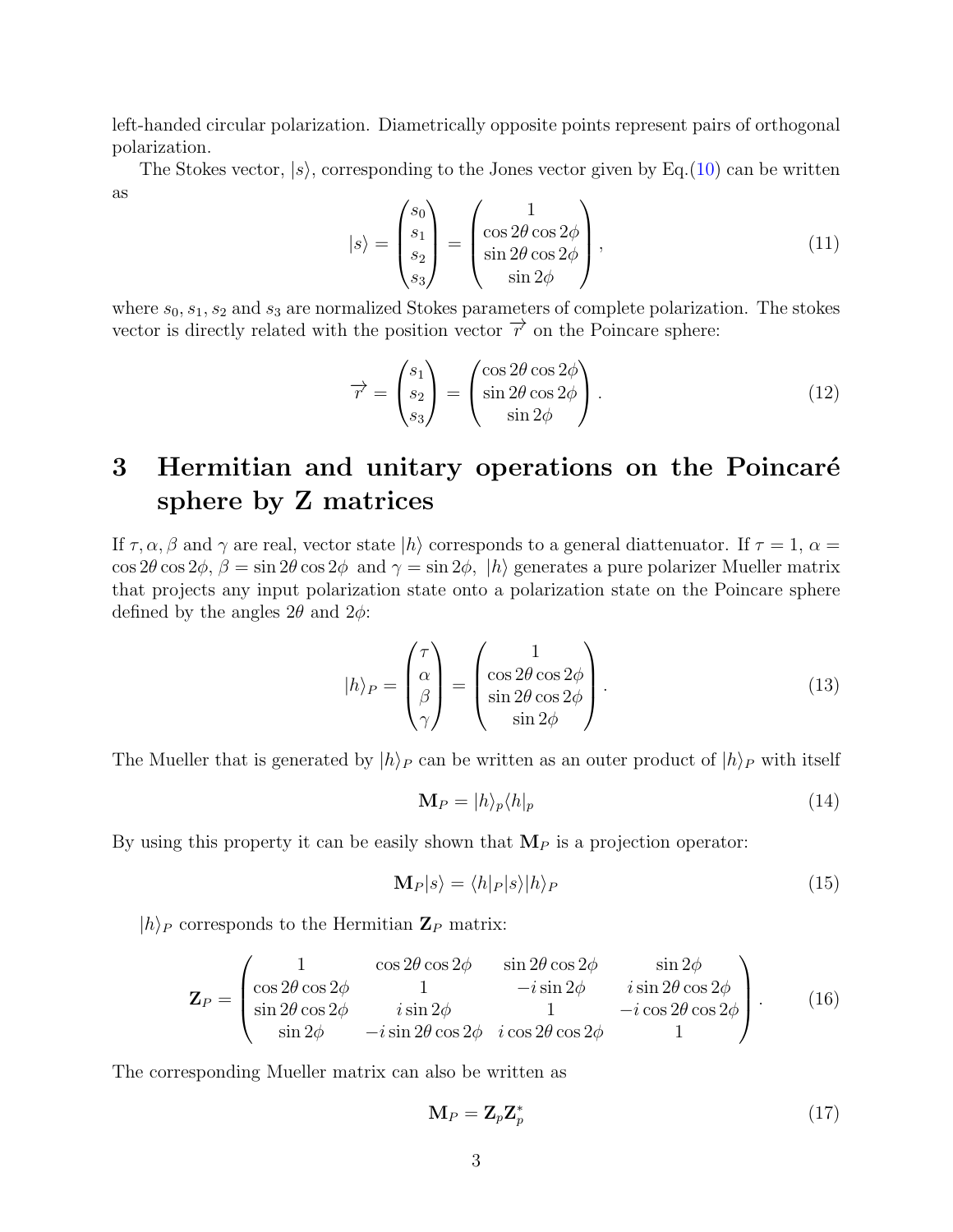If  $\tau$  is real but  $\alpha$ ,  $\beta$  and  $\gamma$  are pure imaginary numbers then  $|h\rangle$  vector represents a general retarder. In particular, if  $\tau = \cos \delta/2$ ,  $\alpha = -in_x \sin \delta/2$ ,  $\beta = -in_y \sin \delta/2$  and  $\gamma = -in_z \sin \delta/2$  the associated **Z** matrix is a unitary matrix that rotates the input Stokes vector ccw on the Poincaré sphere through an angle  $\delta$  about an axis  $\hat{n} = (n_x, n_y, n_z)^T$ :

<span id="page-3-0"></span>
$$
|h\rangle_R = \begin{pmatrix} C \\ -in_x S \\ -in_y S \\ -in_z S \end{pmatrix} \longrightarrow \mathbf{Z}_R = \begin{pmatrix} C & -in_x S & -in_y S & -in_z S \\ -in_x S & C & -n_z S & n_y S \\ -in_y S & n_z S & C & -n_x S \\ -in_z S & -n_y S & n_x S & C \end{pmatrix},
$$
(18)

where  $C = \cos \delta/2$ ,  $S = \sin \delta/2$   $(-\pi/2 \le \delta/2 \le \pi/2)$ .

 $\mathbf{Z}_P$  and  $\mathbf{Z}_R$  matrices transform the Stokes vector of complete polarization,  $|s\rangle$ , into a complex vector  $|\tilde{s}\rangle$  which bears the phase introduced by the optical element.

### 4 Pancharatnam-Berry geometric phase with Z matrices

When the polarization state of light undergoes a series of cyclic operations and returns to its original state, the final state differs in an additional overall phase factor from the original one. It was pointed out by Pancharatnam that the phase difference is not only due to the dynamical phase from the accumulated path lengths but also a geometric phase [\[4\]](#page-6-3). Berry [\[5\]](#page-6-4) introduced the corresponding theory for quantum mechanical state vector and rederived the Pancharatnam's geometric phase [\[6\]](#page-6-5). If the cyclic path consists of only great circles, additional dynamical phase will not develop, and the geometric part increases by  $\pm \Omega/2$ , where  $\Omega$  is the solid angle that the geodesic path of cyclic polarization operations subtends on the Poincaré sphere.

Z matrices act on the Stokes vectors, and it can be shown that the geometric phase can be calculated by cyclic operations with Z matrices on the Stokes vectors. For example, let A,  $B$  and  $C$  be three points on the Poincaré sphere represented by the vectors depicted in  $Fig.(1):$  $Fig.(1):$  $Fig.(1):$ 

$$
\overrightarrow{r}_A = \begin{pmatrix} 1/2 \\ 0 \\ \sqrt{3}/2 \end{pmatrix}, \quad \overrightarrow{r}_B = \begin{pmatrix} 0 \\ 1/2 \\ \sqrt{3}/2 \end{pmatrix}, \quad \overrightarrow{r}_C = \begin{pmatrix} 0 \\ 0 \\ 1 \end{pmatrix}.
$$
 (19)

These points correspond to the following Stokes vectors:

$$
|s_A\rangle = \begin{pmatrix} 1 \\ 1/2 \\ 0 \\ \sqrt{3}/2 \end{pmatrix}, \quad |s_B\rangle = \begin{pmatrix} 1 \\ 0 \\ 1/2 \\ \sqrt{3}/2 \end{pmatrix}, \quad |s_C\rangle = \begin{pmatrix} 1 \\ 0 \\ 0 \\ 1 \end{pmatrix}.
$$
 (20)

Hermitian cyclic operations can be performed by polarizer Z matrices that correspond to the projections onto the Stokes vectors  $|s_B\rangle$ ,  $|s_C\rangle$  and  $|s_A\rangle$  successively:

$$
\mathbf{Z}_P = \mathbf{Z}_A \mathbf{Z}_C \mathbf{Z}_B,\tag{21}
$$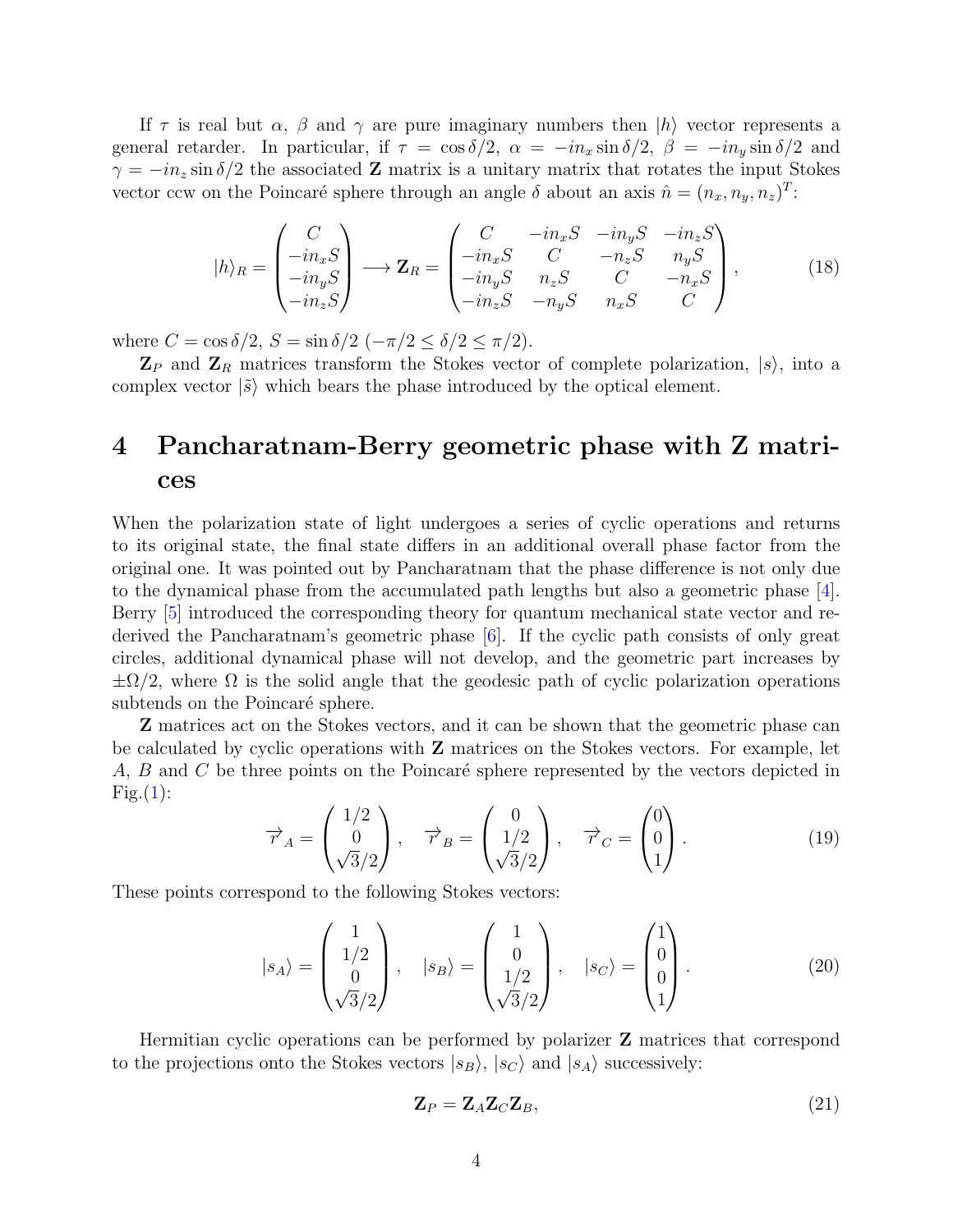

<span id="page-4-0"></span>Figure 1: Points on the Poincaré sphere

where  $\mathbf{Z}_P$  is the overall matrix operator that performs the cyclic operation  $A \to B \to C \to A$ ,

$$
\mathbf{Z}_{P} = \begin{pmatrix} 1 & 1/2 & 0 & \sqrt{3}/2 \\ 1/2 & 1 & -\sqrt{3}i/2 & 0 \\ 0 & \sqrt{3}i/2 & 1 & -i/2 \\ \sqrt{3}/2 & 0 & i/2 & 1 \end{pmatrix} \begin{pmatrix} 1 & 0 & 0 & 1 \\ 0 & 1 & -i & 0 \\ 0 & i & 1 & 0 \\ 1 & 0 & 0 & 1 \end{pmatrix} \begin{pmatrix} 1 & 0 & 1/2 & \sqrt{3}/2 \\ 0 & 1 & -\sqrt{3}i/2 & i/2 \\ 1/2 & \sqrt{3}i/2 & 1 & 0 \\ \sqrt{3}/2 & -i/2 & 0 & 1 \end{pmatrix}.
$$
\n(22)

The associated geometric phase  $\Psi_P$  is

$$
\Psi_P = \arg(\langle s_A | \mathbf{Z}_P | s_A \rangle) = -4.1066^\circ. \tag{23}
$$

Or, equivalently,  $\Psi_P$  is the phase of the  $Z_{00}$  element of the  $\mathbf{Z}_P$  matrix.

Similarly, unitary cyclic operations (rotations) can be performed by retarder **Z** matrices. The geodesic path from A to be B is a rotation about the axis  $\hat{n}$  defined by the following vector product:

$$
\hat{n} = \frac{\overrightarrow{r}_B \times \overrightarrow{r}_A}{||\overrightarrow{r}_B \times \overrightarrow{r}_A||} = \begin{pmatrix} \sqrt{3/7} \\ \sqrt{3/7} \\ -\sqrt{1/7} \end{pmatrix} . \tag{24}
$$

Angle of rotation is the half of the angle  $\delta_{AB}$  defined by the scalar product of vectors  $\overrightarrow{r}_A$ and  $\overrightarrow{r}_B$ 

$$
\delta_{AB} = \arccos(\overrightarrow{r}_A \cdot \overrightarrow{r}_B) = \arccos(3/4). \tag{25}
$$

According to Eq. [18,](#page-3-0) the unitary operation (cw rotation) on the geodesic from A to B can be performed by the following  $\mathbf{Z}_{AB}$  matrix:

$$
\mathbf{Z}_{AB} = \begin{pmatrix} C_{AB} & i\sqrt{3/7}S_{AB} & i\sqrt{3/7}S_{AB} & -i\sqrt{1/7}S_{AB} \\ i\sqrt{3/7}S_{AB} & C_{AB} & -\sqrt{1/7}S_{AB} & -\sqrt{3/7}S_{AB} \\ i\sqrt{3/7}S_{AB} & \sqrt{1/7}S_{AB} & C_{AB} & \sqrt{3/7}S_{AB} \\ -i\sqrt{1/7}S_{AB} & \sqrt{3/7}S_{AB} & -\sqrt{3/7}S_{AB} & C_{AB} \end{pmatrix},
$$
(26)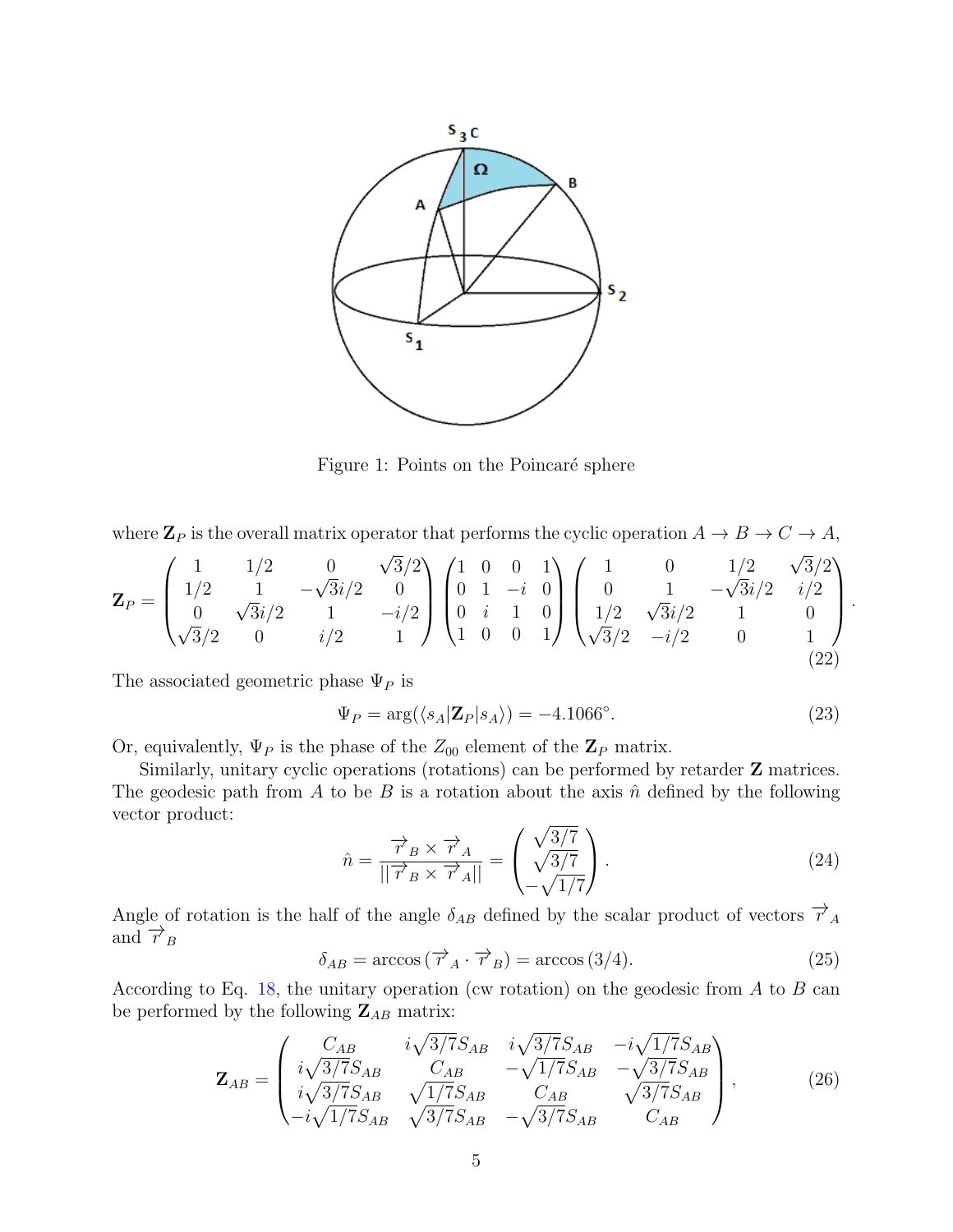where  $C_{AB} = \cos(\delta_{AB}/2)$ ,  $S_{AB} = \sin(\delta_{AB}/2)$ . Unitary operation on the geodesic from B to C is a ccw rotation about  $\hat{n} = (1, 0, 0)^T$  through an angle  $\delta_{BC} = 30^{\circ}$ . This operation can be performed by the following  $\mathbf{Z}_{BC}$  matrix:

$$
\mathbf{Z}_{BC} = \begin{pmatrix} C_{BC} & -iS_{BC} & 0 & 0 \\ -iS_{BC} & C_{BC} & 0 & 0 \\ 0 & 0 & C_{BC} & -S_{BC} \\ 0 & 0 & S_{BC} & C_{BC} \end{pmatrix} . \tag{27}
$$

where  $C_{BC} = \cos(\delta_{BC}/2)$ ,  $S_{BC} = \sin(\delta_{BC}/2)$ . The unitary evolution on the geodesic from C to A is a ccw rotation about  $\hat{n} = (0, 1, 0)^T$  through an angle  $\delta_{CA} = 30^{\circ}$  with the  $\mathbb{Z}_{CA}$  matrix,

$$
\mathbf{Z}_{CA} = \frac{1}{2} \begin{pmatrix} C_{CA} & 0 & -iS_{CA} & 0 \\ 0 & C_{CA} & 0 & S_{CA} \\ -iS_{CA} & 0 & C_{CA} & 0 \\ 0 & -S_{CA} & 0 & C_{CA} \end{pmatrix}.
$$
 (28)

where  $C_{CA} = \cos (\delta_{CA}/2)$ ,  $S_{CA} = \sin (\delta_{CA}/2)$ . As a result, the cyclic unitary operation along the path  $A \to B \to C \to A$  can be accomplished by the following  $\mathbb{Z}_R$  matrix:

$$
\mathbf{Z}_R = \mathbf{Z}_{CA}\mathbf{Z}_{BC}\mathbf{Z}_{AB},\tag{29}
$$

The associated geometric phase  $\Psi_R$  is

$$
\Psi_R = \arg(\langle s_A | \mathbf{Z}_R | s_A \rangle) = -4.1066^\circ. \tag{30}
$$

 $\Psi_R$  is also the phase accumulated in the  $Z_{00}$  element of the  $\mathbb{Z}_R$  matrix. The results can be checked by calculating the area subtended by the cyclic path. In this example, the corners of the spherical triangle is defined by the position vectors, hence, it is convenient to use the following formula [\[7\]](#page-6-6):

$$
\frac{1}{2}\Omega = \arctan\left[\frac{\overrightarrow{r}_A \cdot (\overrightarrow{r}_B \times \overrightarrow{r}_C)}{1 + \overrightarrow{r}_A \cdot \overrightarrow{r}_B + \overrightarrow{r}_B \cdot \overrightarrow{r}_C + \overrightarrow{r}_C \cdot \overrightarrow{r}_A}\right] = 4.1066^\circ.
$$
 (31)

As a result,

$$
\Psi_P = \Psi_R = -\frac{1}{2}\Omega = -4.1066^\circ. \tag{32}
$$

### 5 Appendix

Polarizer state  $|h\rangle$  can be written as

$$
|h\rangle_P = \begin{pmatrix} \tau \\ \alpha \\ \beta \\ \gamma \end{pmatrix} = \begin{pmatrix} 1 \\ \cos 2\theta \cos 2\phi \\ \sin 2\theta \cos 2\phi \\ \sin 2\phi \end{pmatrix}.
$$
 (33)

Corresponding Jones matrix reads,